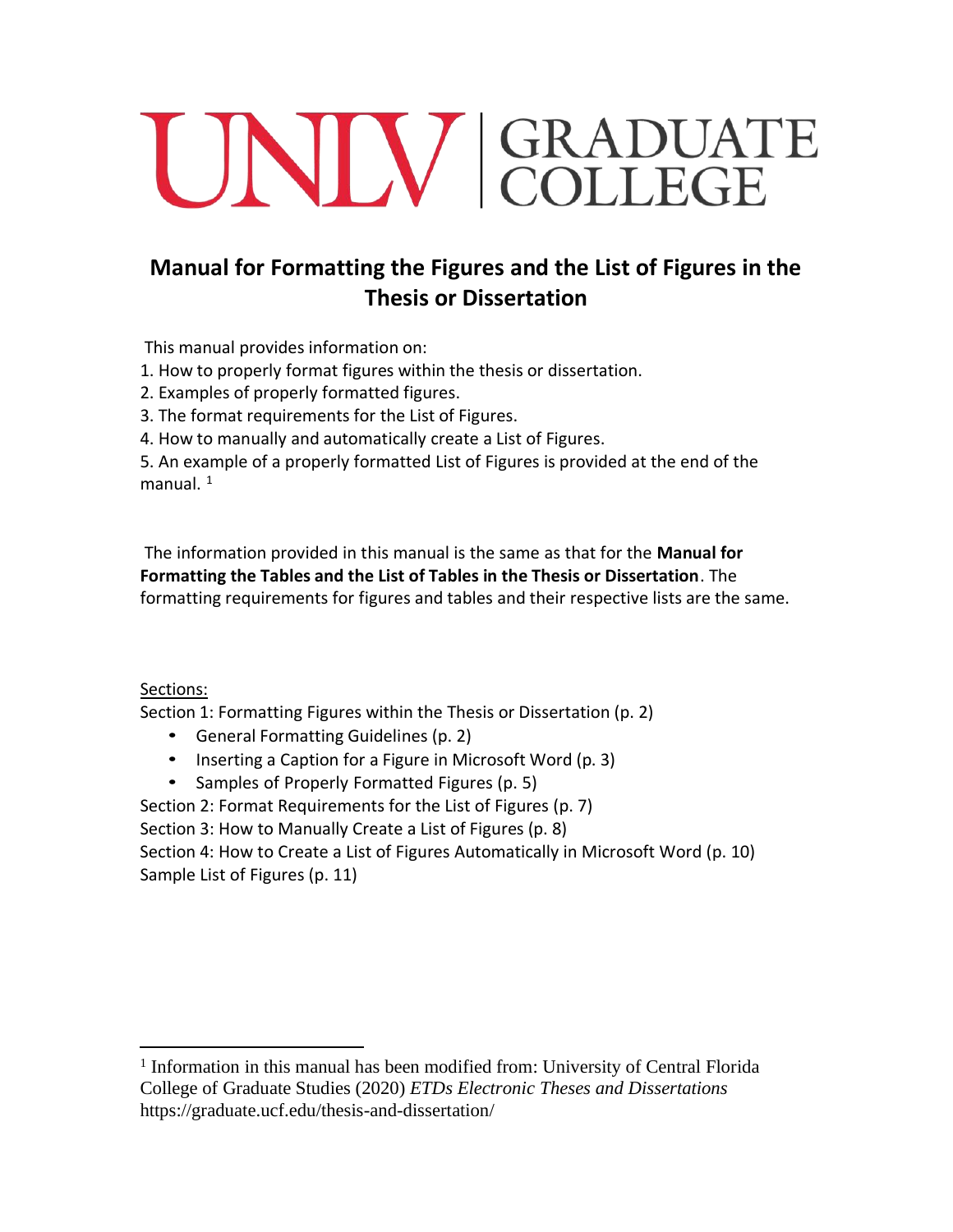## **Section 1: Formatting Figures within the Thesis or Dissertation**

#### General Formatting Guidelines:

- Be sure that all inserted figures are labeled with a title and number
	- o Example: Figure 1. Reaction shot.
- The numbering for each figure must be consecutive, per the requirements of your chosen style guide.
	- $\circ$  Numbering can be from the beginning of the document or from the start of each chapter. For example, **Figure 1: Reaction Shot** or **Figure 1.1 Reaction Shot**.
- Your casing choices must match between all of the figure labels and should follow the requirements of your chosen style guide.
	- in ALL CAPS in your list of figures and through out your other figure titles. The rule applies to titles that are Title Cased, lower cased, or Just  $\circ$  For example, if you titles are in ALL CAPS in your text, they will need to be capitalize the first word of the title.
- • If a figure is landscape oriented, the figure's label and page number must be landscape oriented to match. The page number should appear bottom center on the page.
- **Figures must be clearly delineated from the text**. This can be done by line breaks (minimum 2 line breaks or 2 double-spaced lines), borders, or a delineation that is approved by your style guide. The title and description of figures are considered part of the figure and must be clearly delineated from the text as well.
- • Figures embedded into your document must fit on a single page. You can use smaller font size on figure captions, but it cannot be below 8 point. If the embedded item does not fit within your text on a single page, it must be moved to an appendix. You can either give each figure its own appendix or you can create a single appendix containing multiple figures.
- Unlike the rest of your document, the descriptions and titles of figures embedded in your document can be single-spaced.
- • You must use the same font style as the rest of your document. As noted above, the font size can be smaller than the rest of the font size in the document.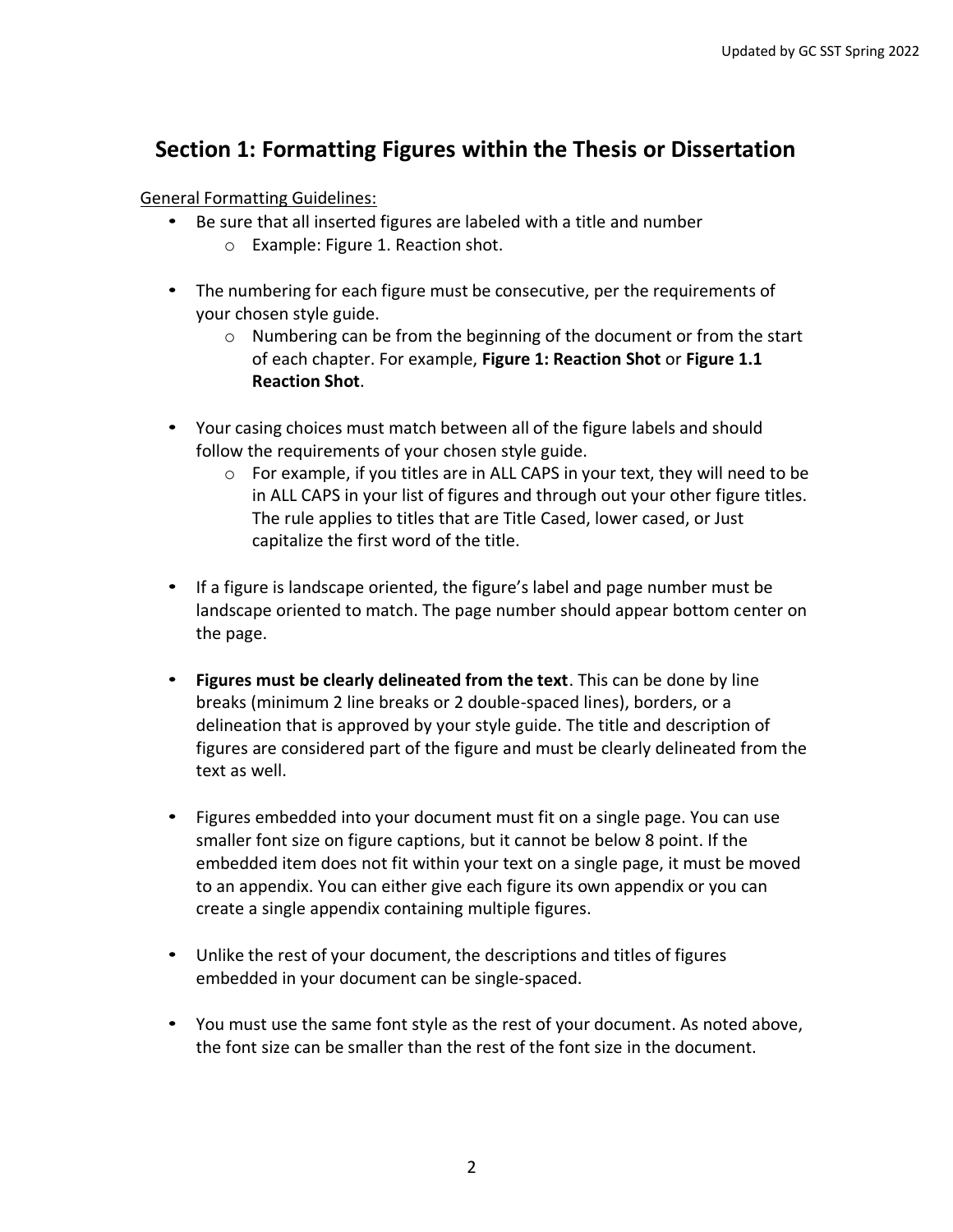Inserting a caption for a figure in Microsoft Word:

 Using this function in Microsoft Word enables you to ensure that there is consistency to automatically create a List of Figures. **Remember**: All figures need to be formatted among figure titles throughout your document. These captions will also then enable you identically with each other.

1. Find your first figure in your document.

 2. Position your mouse cursor at the beginning of the figure's title/ description. Go to the References tab.

 3. On this tab, select Insert Caption. This is located in the center of the References tab under the Captions section.

4. A menu will pop up and look similar to the image below.

 5. Make sure the word "Figure" is displayed in the Label section. If it does not, click on the down arrow in the Label section and select it from the list.

6. When the caption says "Figure 1," click OK.

| Options   |                     |                    |              |
|-----------|---------------------|--------------------|--------------|
| Label:    | Figure              | $ \diamond\rangle$ | New Label    |
| Position: | Below selected item | ़                  | Delete Label |
|           |                     |                    | Numbering    |

 7. The label "Figure 1" should appear in front of your caption. You will notice that Word has changed the label and description of your figure to its default settings.

 Styles section, you will see an arrow. Click on the arrow to 8. You can change the caption formatting style by going to the Home tab. There you will see the Styles section in the ribbon. In the lower right-hand corner of the bring up the Styles menu.

 9. Click anywhere on the caption (label or description) and this will display the Captions option in the Styles menu.

10. Click on the down arrow located to the right of "Caption."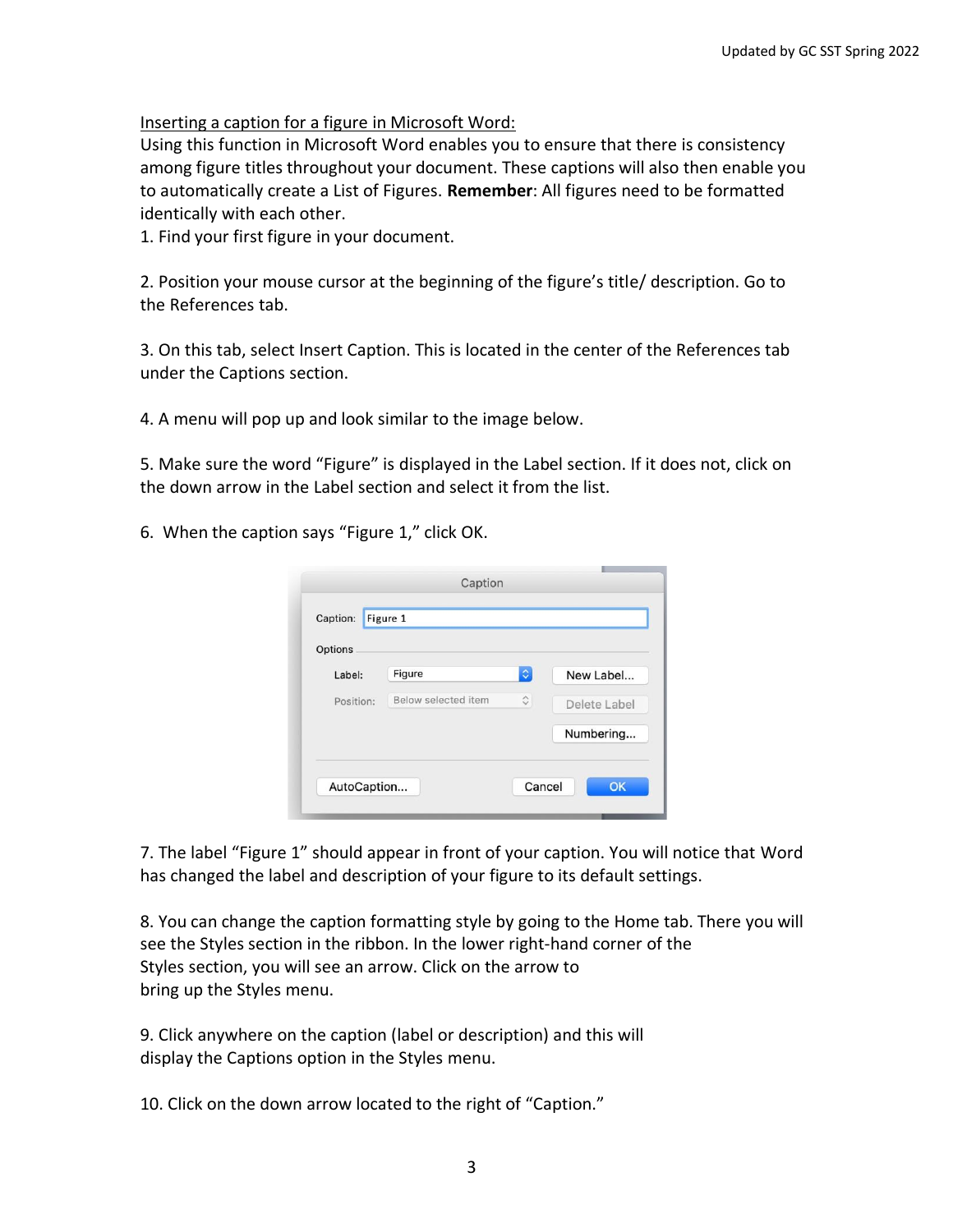#### 11. Choose Modify.

|                                                                                                                                                                                                                                                                                    | <b>Style</b>                                                                                                                                                                                                                                                          |
|------------------------------------------------------------------------------------------------------------------------------------------------------------------------------------------------------------------------------------------------------------------------------------|-----------------------------------------------------------------------------------------------------------------------------------------------------------------------------------------------------------------------------------------------------------------------|
| Styles:<br><b>Fill Heading 1</b><br>$H \equiv$ No List<br><b>T</b> Normal<br><b>H</b> Table Grid<br><b>ER Table Normal</b><br><b>TTOC1</b><br><b>TTOC 2</b><br><b>TTOC 3</b><br><b>TTOC4</b><br><b>TOC 5</b><br>TOC <sub>6</sub><br><b>TTOC 7</b><br><b>TOC 8</b><br><b>TTOC 9</b> | Paragraph preview<br>and in Provincia Management<br>Character preview<br>$\equiv$<br>Figure 1: People on the streets.<br>10 pt                                                                                                                                        |
| List:<br>G<br>Styles in Use<br>Organizer                                                                                                                                                                                                                                           | Description<br>Font: (Default) +Theme Headings, 10 pt, Space<br>Before: 24 pt, Keep with next, Keep lines<br>together, Level 1, Style: Linked, Quick Style,<br>Priority: 10, Based on: Normal, Following style:<br>Normal<br>Modify<br>New.<br>Delete<br><b>Apply</b> |

 12. This is where you can modify the font style, font size, the position of the label and description (e.g., centered, left-aligned), and the line spacing (e.g., single-spaced).

 13. Once you have fixed the style of the caption, click OK. The caption for your figure should reflect these changes. From here, all captions for your figures should look the same.

14. To insert a caption for the rest of the figures in your document, follow the above steps.

 15. The only change is that instead of making sure the label is "Figure 1" (Step 7 above), the number must be changed to accurately reflect the order of the respective table.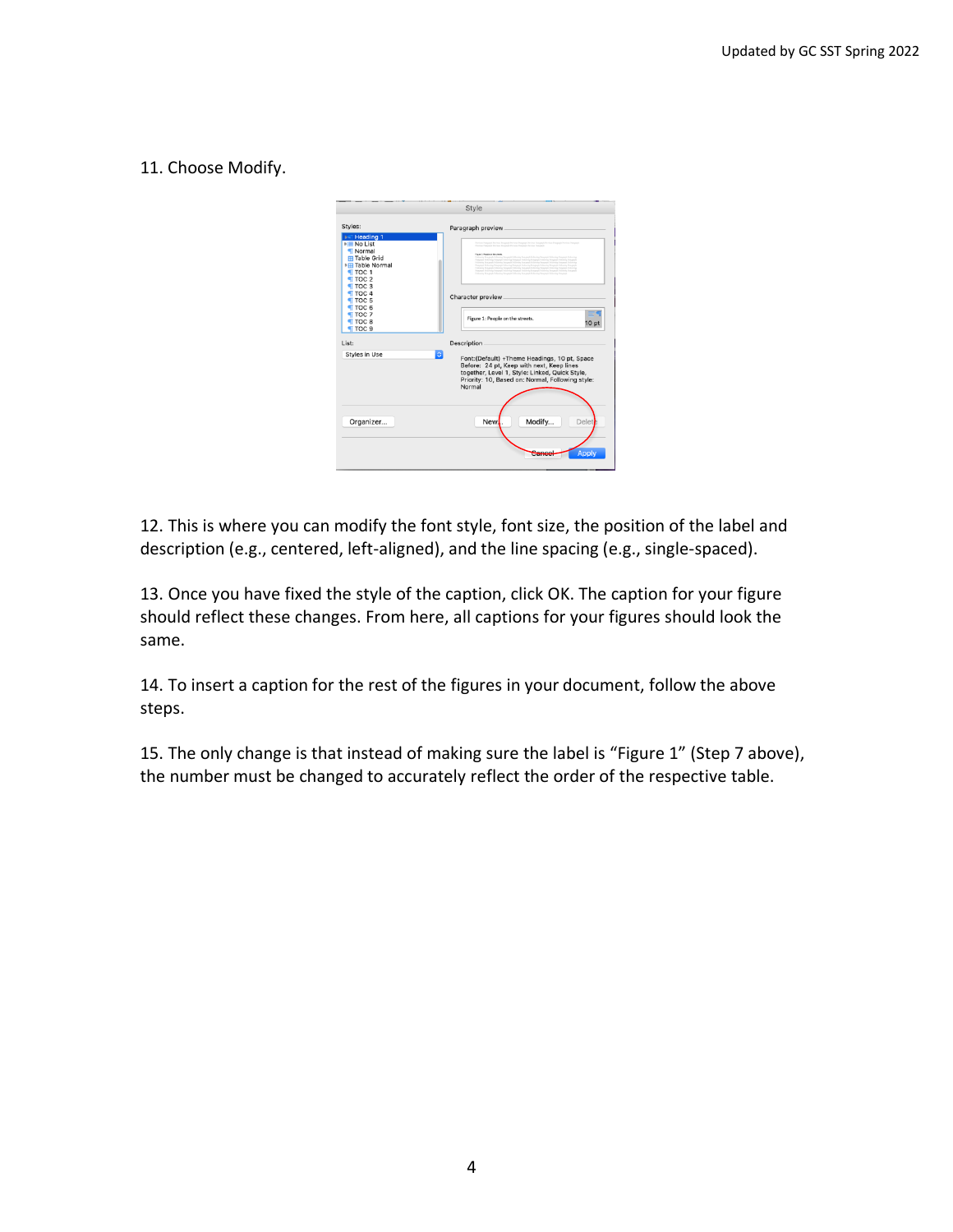## **Sample 1: Properly Formatted Figure**

#### <span id="page-4-0"></span>**Introduction**

 how is this behavior different? I explore these topics below. I will explore this topic in Individuals may share different opinions, but when they are in the presence of a crowd, the sections below. See Figure 1 for an example of the crowd.

Figure 1: People on the Streets



 The individuals come together to make up the crowd, and during this time they may act in a different manner than they would had the individual been in their home alone in a private setting.

 **NOTE:** The figure is clearly delineated from the text (both preceding and following the figure) by 2 double spaced line breaks.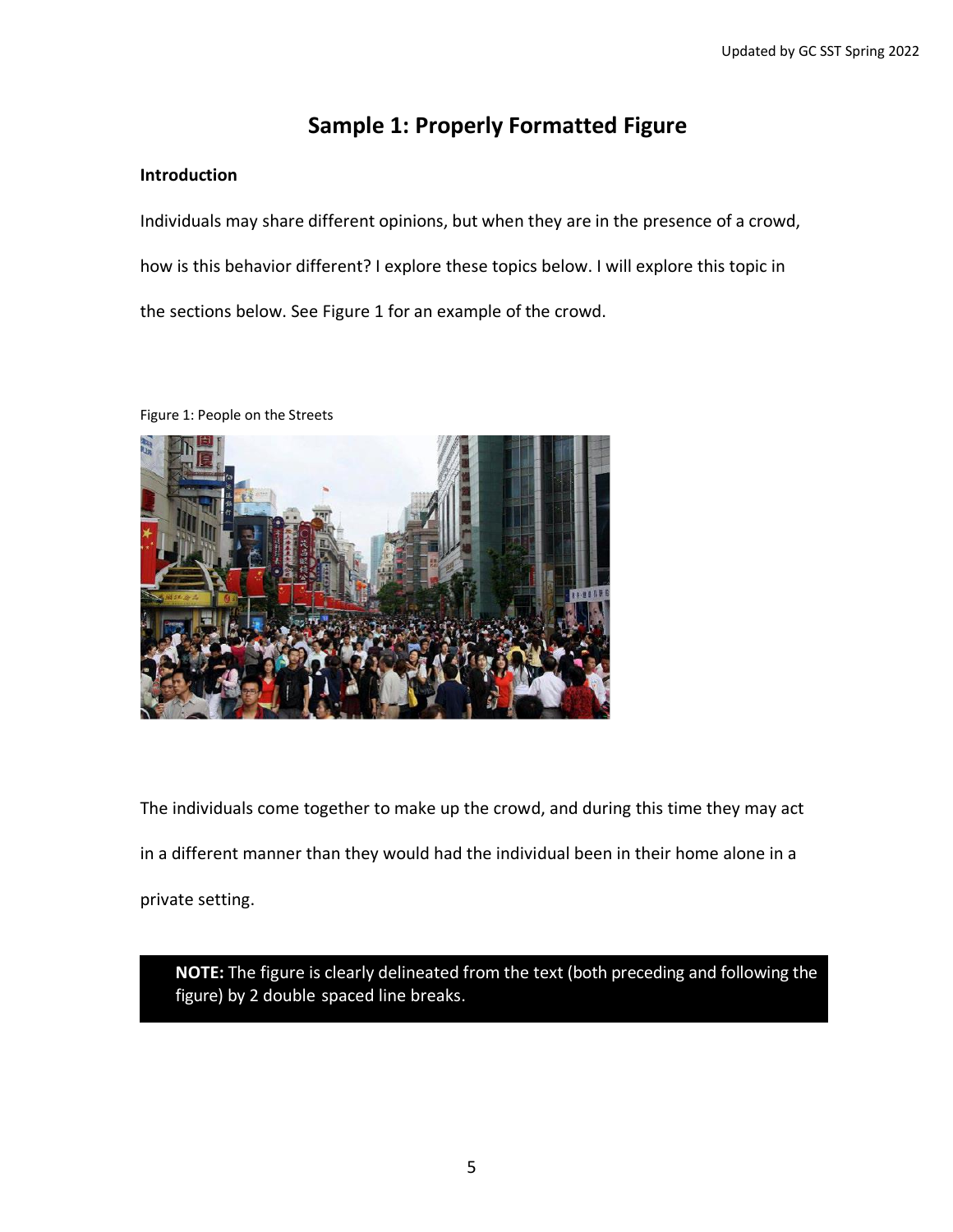# **Sample 2: Properly Formatted Figure**

#### <span id="page-5-0"></span>**A Look into the Crowd – Behavior Among the Masses**

 This section provides the reader with a sense of why individuals act differently while in a crowd than they do in private. The first rule of being in the crowd is that every crowd must have a leader. See figure 2 for a visual representation.





When following the leader there are several things that happen to individuals. They may

not use the same critical thinking skills if they are simply following the leader.

 **NOTE:** Figures are allowed to have borders around the actual figure and two double spaced line breaks. title/number however, they must still be clearly delineated from the text by those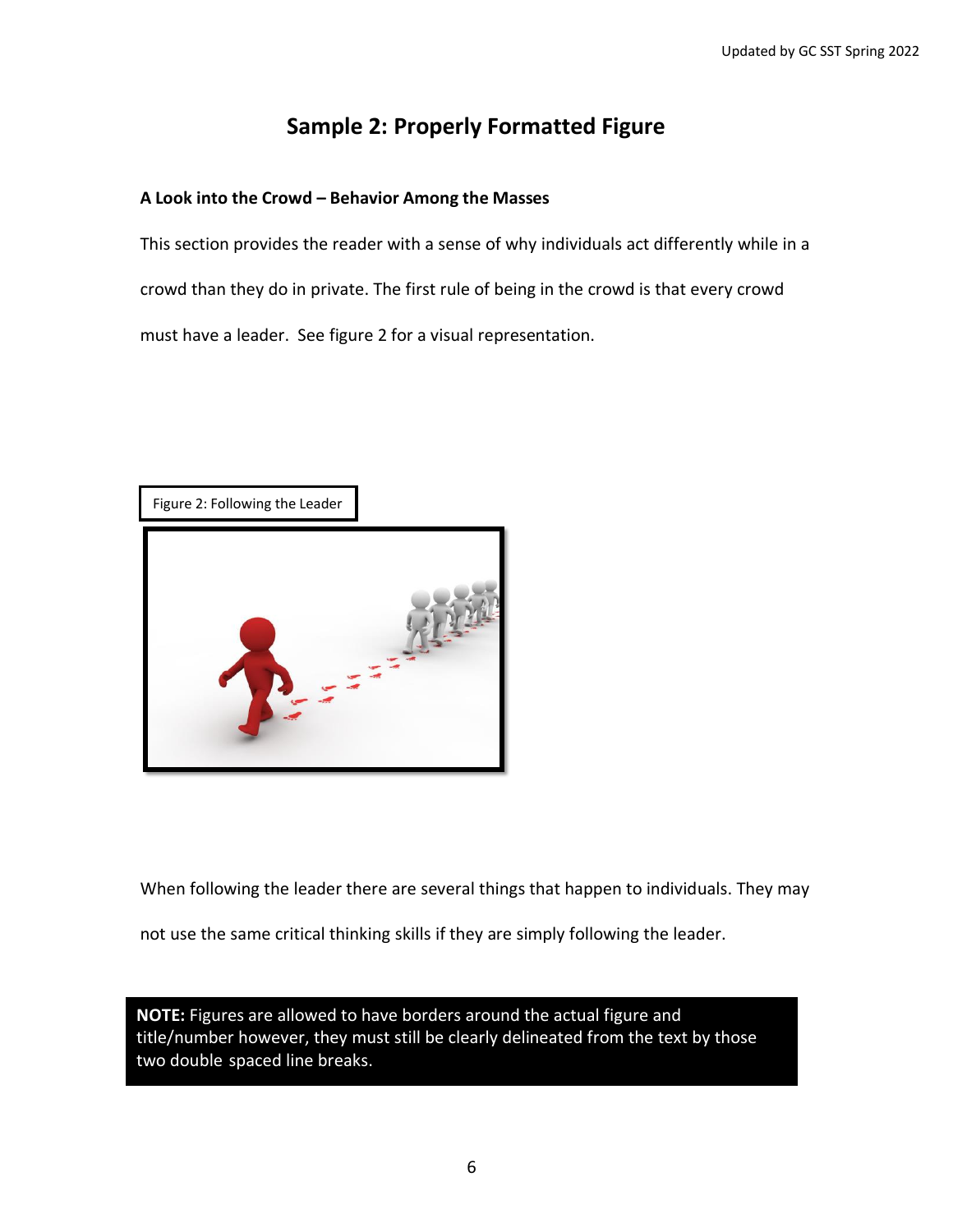# **Section 2: Format Requirements for the List of Figures**

- The List of Figures is placed immediately after the List of Tables (or if you do not have a List of Tables directly after your Table of Contents.).
- It must be labeled as "List of Figures"
- document. However, you can choose to have a List of Figures if there are 4 or • The List of Figures is mandatory only if there are 5 or more figures found in the less figures in the document.
- • Regardless of whether you are required to have a List of Figures or if you chose to have a List of Figures, **all figures included in your text and appendices must appear in your List of Figures**.
- • Furthermore, if you chose to have a List of Figures, you are bound by all list formatting rules and you must include all figures on the list (found in both the document and the appendices).
- The page numbers listed in the List of Figures must match the page numbers listed for each figure as they appear in the text.
- exactly as they appear in the text. • The label and number for each figure listed in the List of Figures must match
- The label is considered to be the first sentence after your listed figure number. This sentence must match verbatim between the List of Figures and the text.
	- o For example: if your List of Figures contains Figure 2: Grumpy Cat; the corresponding table label in the text should be Figure 2: Grumpy Cat. It should **not** be Figure 1: Grumpy or Figure 1: Cat or Figure 1: Grumpy Cat Chilling on Friday Afternoon.
- Your casing choice must also match between your figure label in the text and in the List of Figures.
	- Camels. It should not be Figure 4b: Two cool Camels or Figure 4b: Two o For example: if your List of Figures contains Figure 4b: Two Cool Camels; the corresponding table label in the text should be Figure 4b: Two Cool cool camels, etc.
- Table of Contents, List of Tables, and any other lists included in your front • The format used for your List of Figures must match the formatting style of your material.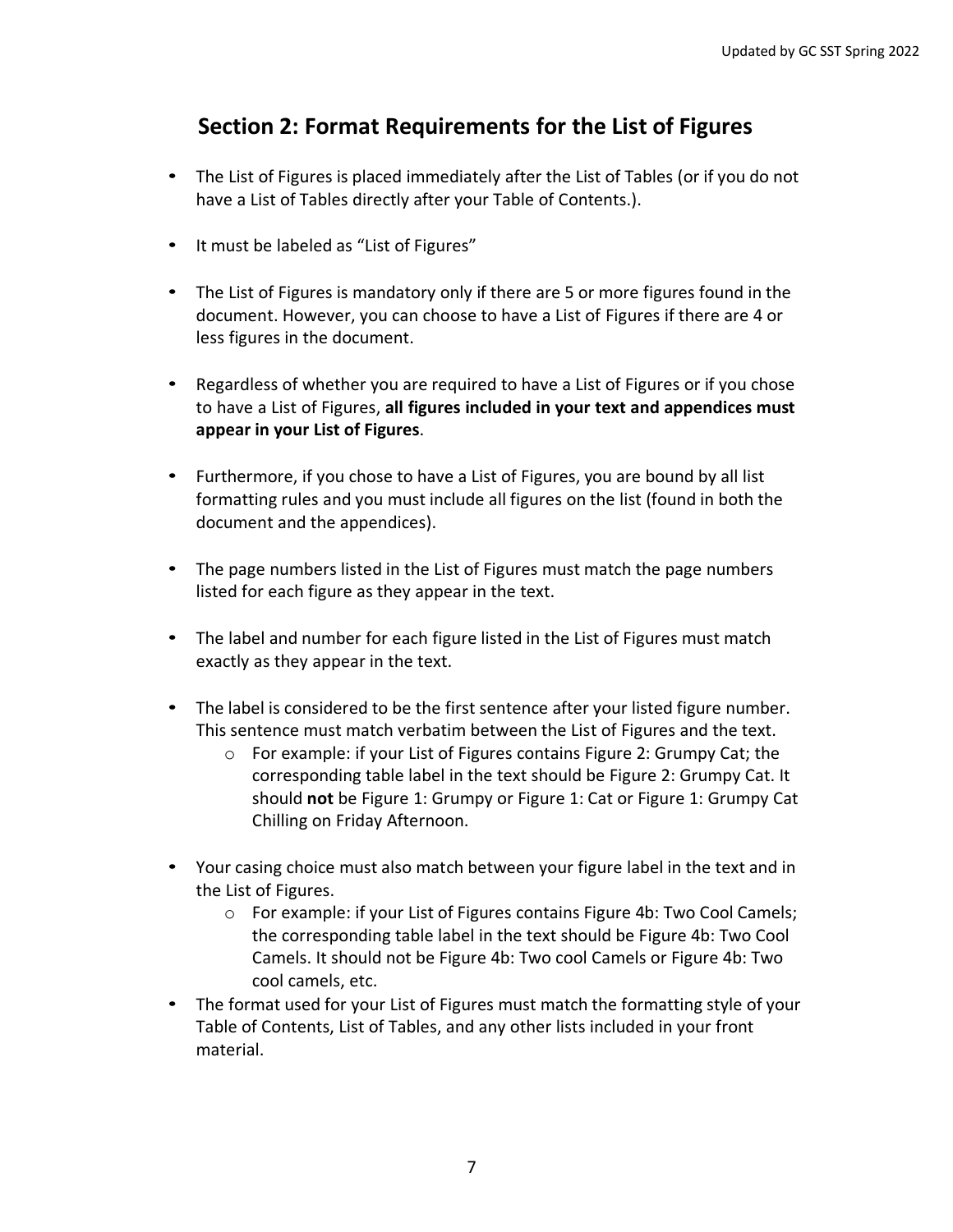## **Section 3: How to Manually Create a List of Figures**

 This method is almost identical to how you would manually create a Table of Contents or List of Tables (**see Table of Contents Manual** and **Manual for Formatting the Tables and the List of Tables in the Thesis or Dissertation**) in Microsoft Word.

- 1. Make sure you have the Heading "List of Figures" on the page. Be sure that it  **Headings and Subheadings Manual** for help with formatting major headings follows the format for all other major headings throughout the document (See using the Style guides in Microsoft Word.)
- 2. Type the first entry. Remember:
	- Figure Number and Label
	- Make sure the font style, font size, and casing match between the List of Figures and the text.
- page number matches exactly between the document and what is listed on the 3. Press Tab and then type its respective page number (Remember: make sure the List of Figures)
- 4. Then select the Tab stop character. In order to show the Tab stop character, click the Home tab. Then click Show/Hide in the paragraph group.



- 5. Click the arrow found at the bottom left hand corner of the paragraph group.
- 6. This launches the Paragraph Dialog Box. Click the Tabs button.

|                 |                                  | Outline Level: Body text                                                                                                                                                  |     | a                               |
|-----------------|----------------------------------|---------------------------------------------------------------------------------------------------------------------------------------------------------------------------|-----|---------------------------------|
| Alignment: Left |                                  |                                                                                                                                                                           |     |                                 |
| Indentation     |                                  |                                                                                                                                                                           |     |                                 |
| Left: 0°        | ċ                                | Special:                                                                                                                                                                  | By: |                                 |
|                 | $\sim$                           | (none)<br>٥                                                                                                                                                               |     | $\hat{\phantom{a}}$<br>$\omega$ |
| Right: 0°       | u                                |                                                                                                                                                                           |     |                                 |
| Spacing         |                                  |                                                                                                                                                                           |     |                                 |
| Before: 0 pt    | ċ                                | Line spacing:                                                                                                                                                             | At: |                                 |
|                 |                                  | Single<br>ю                                                                                                                                                               |     | $\ddot{\cdot}$                  |
| After: 0 pt     | ¢                                |                                                                                                                                                                           |     |                                 |
|                 |                                  | Don't add space between paragraphs of the same style                                                                                                                      |     |                                 |
| Preview         |                                  |                                                                                                                                                                           |     |                                 |
|                 |                                  |                                                                                                                                                                           |     |                                 |
|                 | Network Financial Financial      | air Fermand Permetado Da<br>ing Fishamian Premium Fishamian Freehous Elshamian                                                                                            |     |                                 |
|                 | Figure 1: Pengin on the streets. | ×<br>reginate it at it on the Normal market with the Participant of this trans-<br>og Tamaria de Katione i qui Persamuelt Politicismus Perisamuelt Follows has Thousanuel |     |                                 |
|                 |                                  |                                                                                                                                                                           |     |                                 |
| <b>Northern</b> | <b>Malline La Politiciana</b>    | in Partners at Art Lowing Hampmad Automotive Partners at Art Lowing Parts<br>by Party to all Party of a burnal built of the Party Party and the Party of the party of     |     |                                 |
|                 |                                  | armore Parks and the Platter<br>and the company of the                                                                                                                    |     |                                 |
|                 |                                  |                                                                                                                                                                           |     |                                 |

7. Type 6.4" under the Tab stop position. This means the number will end at the 1" margin (**REMEMBER**: all margins including the right margin for the thesis or the dissertation must be 1").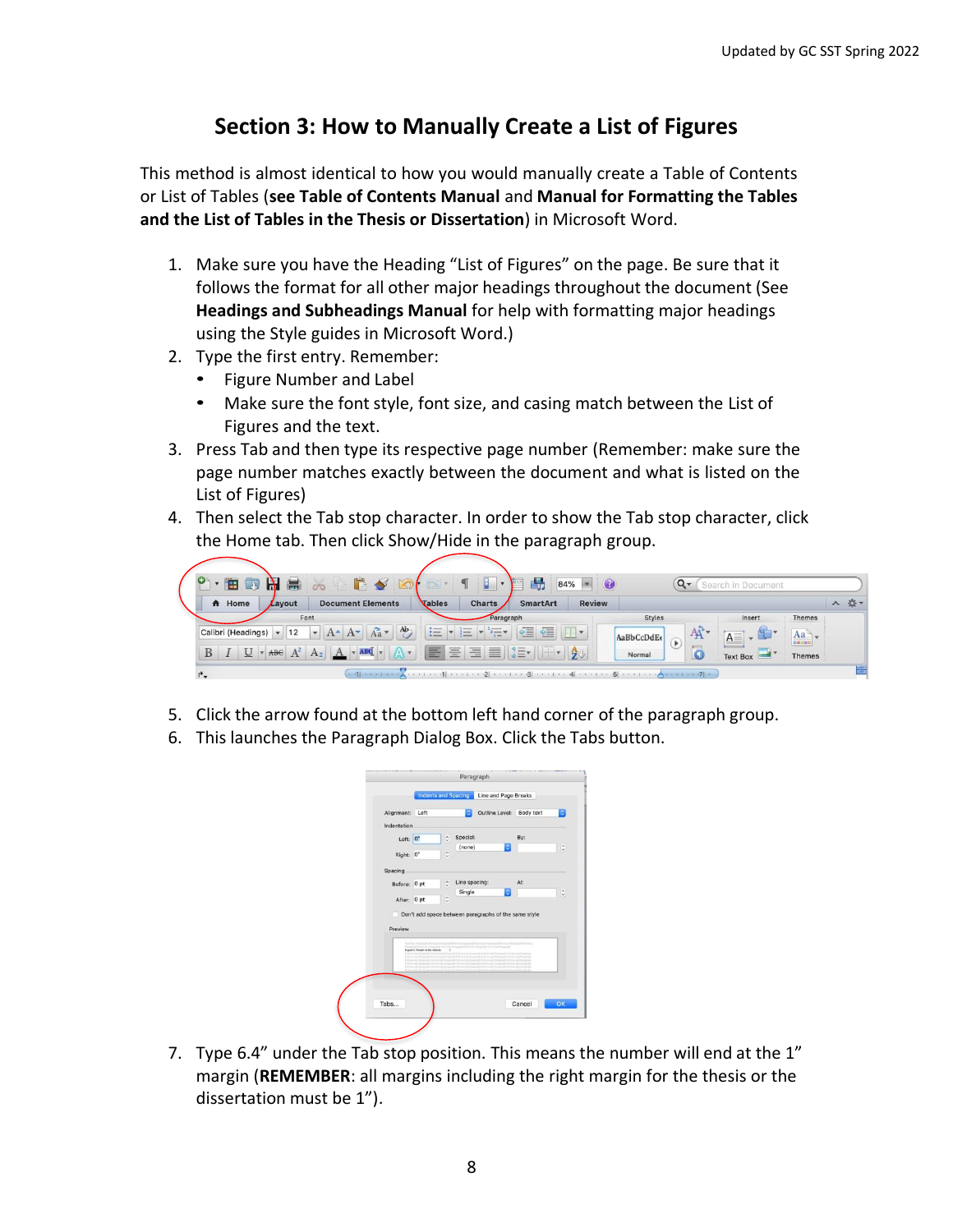- <span id="page-8-0"></span>8. Under Alignment, click Right.
- 9. Under Leader, select option 2 for ellipses (...). The Graduate College does not allow leaders.

|                           | <b>Tabs</b>                            |                       |  |
|---------------------------|----------------------------------------|-----------------------|--|
| Tab stop position:<br>6.4 | Default tab stops:<br>Alignment        | $\hat{\cdot}$<br>0.5" |  |
|                           | Left<br>Center<br>Right                | Decimal<br>Bar        |  |
|                           | <b>Leader</b><br><b>TTORE</b><br>1.1.1 | $3$ -----             |  |
| Tab stops to be cleared:  |                                        |                       |  |
| Set                       | Clear All<br>Clear                     | Cancel<br>OK          |  |

- 10. Click Set and then OK.
- 11. Press Enter. Type your next entry, press Tab, and then type the entry's respective page number.

**Repeat until your List of Figures is finished.**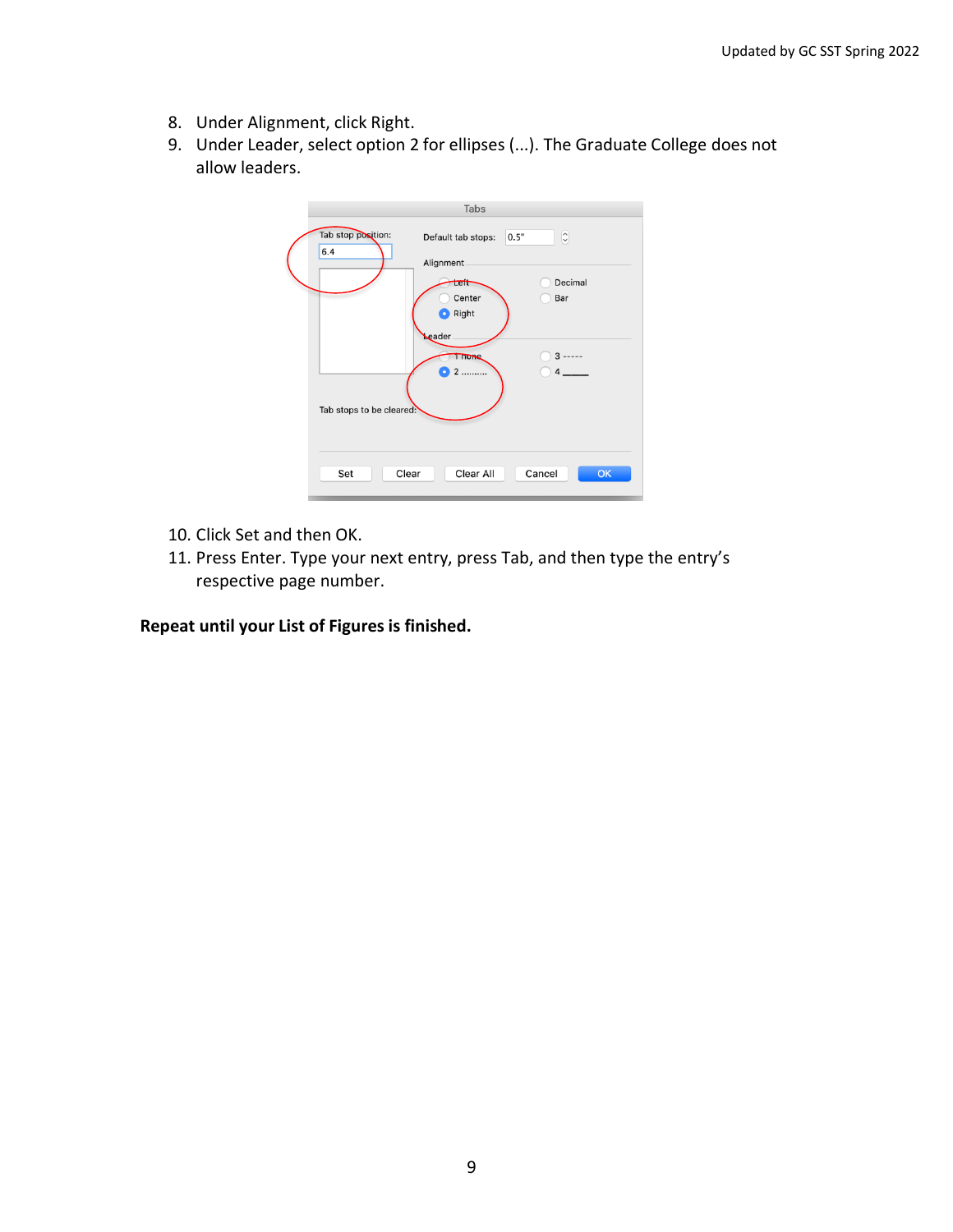# **Section 4: How to Create a List of Figures Automatically in Microsoft Word**

 Adding captions via the Captions section (under References tab), enables you to automatically create a List of Figures in Microsoft Word. Make sure that your captions have been properly inserted and modified. If they are not, then it will cause issues when you try and create your List of Figures.

1. Go to your blank List of Figures page.

2. Hit enter so that have a blank line underneath the List of Figures heading.

 3. Click the References tab. Select the Insert Table of Figures, found in the Captions section.

 5. Make sure that the Caption label says "Figure." If it does not, click the down arrow 4. The Table of Figures menu will appear. Yours should look similar to the one below. and choose "Figure."

 6. In order to modify the font size, font style, and make sure the List is double-spaced, click on the modify button. This will bring up another the Style menu. Click modify again and this will bring up the Modify Style menu.

- 7. Once you have made the necessary changes, click OK (all three menus).
- 8. The List of Figures will be generated.

 **Remember**: Similar to the Table of Contents and List of Tables, you cannot fix any to the caption itself and make the corrections. You will then need to update the List of misspellings or spacing problems on the List of Figures itself. Instead, you will need to go Figures to reflect the changes.

#### Updating the List of Figures:

There are two options to update the List of Figures.

- • *First Option*: The first is that under the Modify Style menu (Step 6 above), you can click "Automatically update." This will ensure that any changes made to the figures (caption spelling or their placement) will be automatically updated on the List of Figures.
- *Second Option*:
- 1. Navigate your mouse to the Table of Contents itself. Right-click within the Table of Contents. It will turn grey and two menus will appear.
- 2. Select "Upper Field." Another menu will appear.
- 3. Choose "Update entire table" and click OK. This will update your List of Tables to reflect any changes you may have made to the tables' captions or placement in the document.